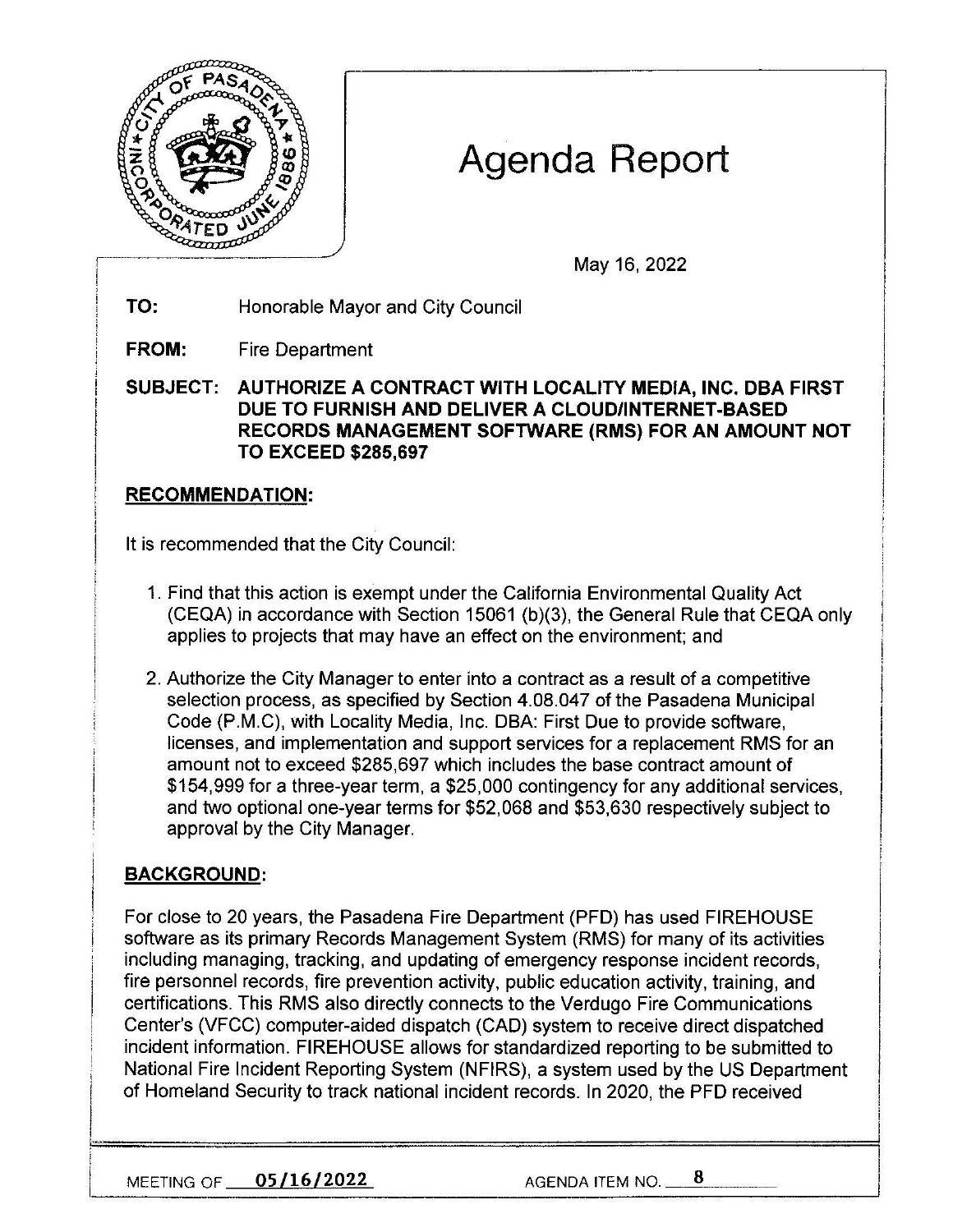official notification that the FIREHOUSE software would be discontinued near the end of 2022, prompting the need to replace and find a new RMS software.

On February 28, 2022, the City issued a Request for Proposals (RFP) to obtain a cloud/internet-based RMS application with functionality and modules that could manage and track incidents with NFIRS reporting capability, fire investigations, occupancy and inspection records, fire hydrant maintenance, a daily journal feature, and pre-fire planning features. The RFP was advertised for two weeks on Planet Bids. Notification was sent to 76 vendors, with 74 vendors downloading the RFP, four of which were local vendors. On March 14, 2022, four submissions were received, one of which was later withdrawn by the applicant. An evaluation panel was assembled consisting of five evaluators from both the Fire Department and the Department of Information Technology. The proposals were evaluated based on the criteria outlined in the RFP. The results are shown in Attachment 1.

Locality Media Inc, OBA First Due scored the highest points based on their proposal submission, experience, and background with RMS services. First Due has met all indicated requirements per the RFP posting, and their current and future functionality features meet PFD's RMS needs. First Due has not done business with the city previously. There were no companies from Pasadena that responded to the RFP. The local companies were contacted and they mentioned the needs were highly specialized and did not match their capabilities or interests. First Due will be responsible for the software implementation, configuration, data migration, and staff training that will guide Pasadena through a successful implementation. If this contract is not approved the PFD would not have a supported RMS system as the current system will be discontinued at the end of 2022.

### **COUNCIL POLICY CONSIDERATION:**

The proposed contract furthers the City Council's strategic planning goal to ensure public safety.

### **ENVIRONMENTAL ANALYSIS:**

The proposed contract has no environmental impact; it is exempt from CEQA review pursuant to State CEQA Guidelines and Section 15061 (b) (3), the general rule that CEQA only applies to projects that may have an effect on the environment.